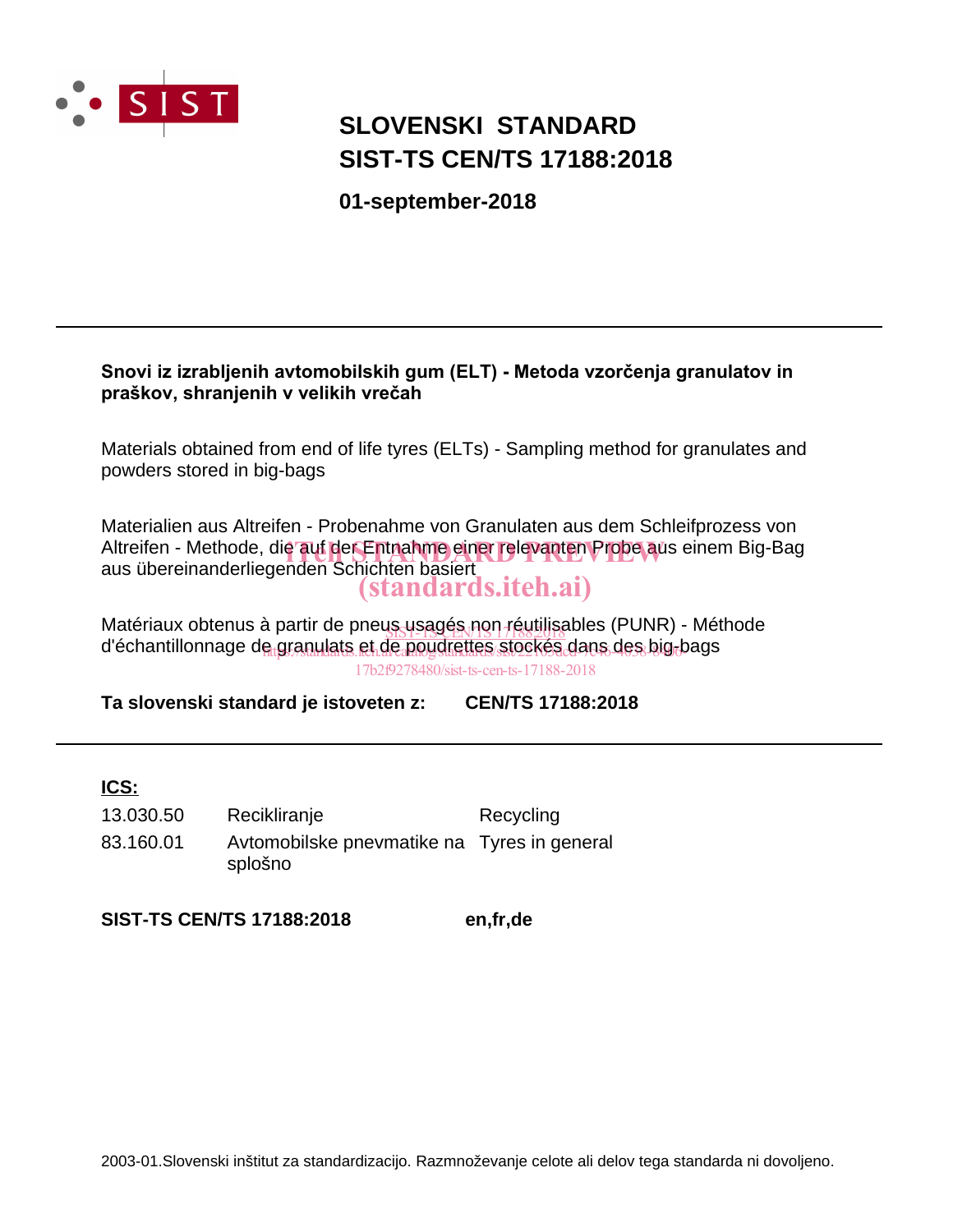## iTeh STANDARD PREVIEW (standards.iteh.ai)

SIST-TS CEN/TS 17188:2018 https://standards.iteh.ai/catalog/standards/sist/22103dcd-7c46-4038-8406- 17b2f9278480/sist-ts-cen-ts-17188-2018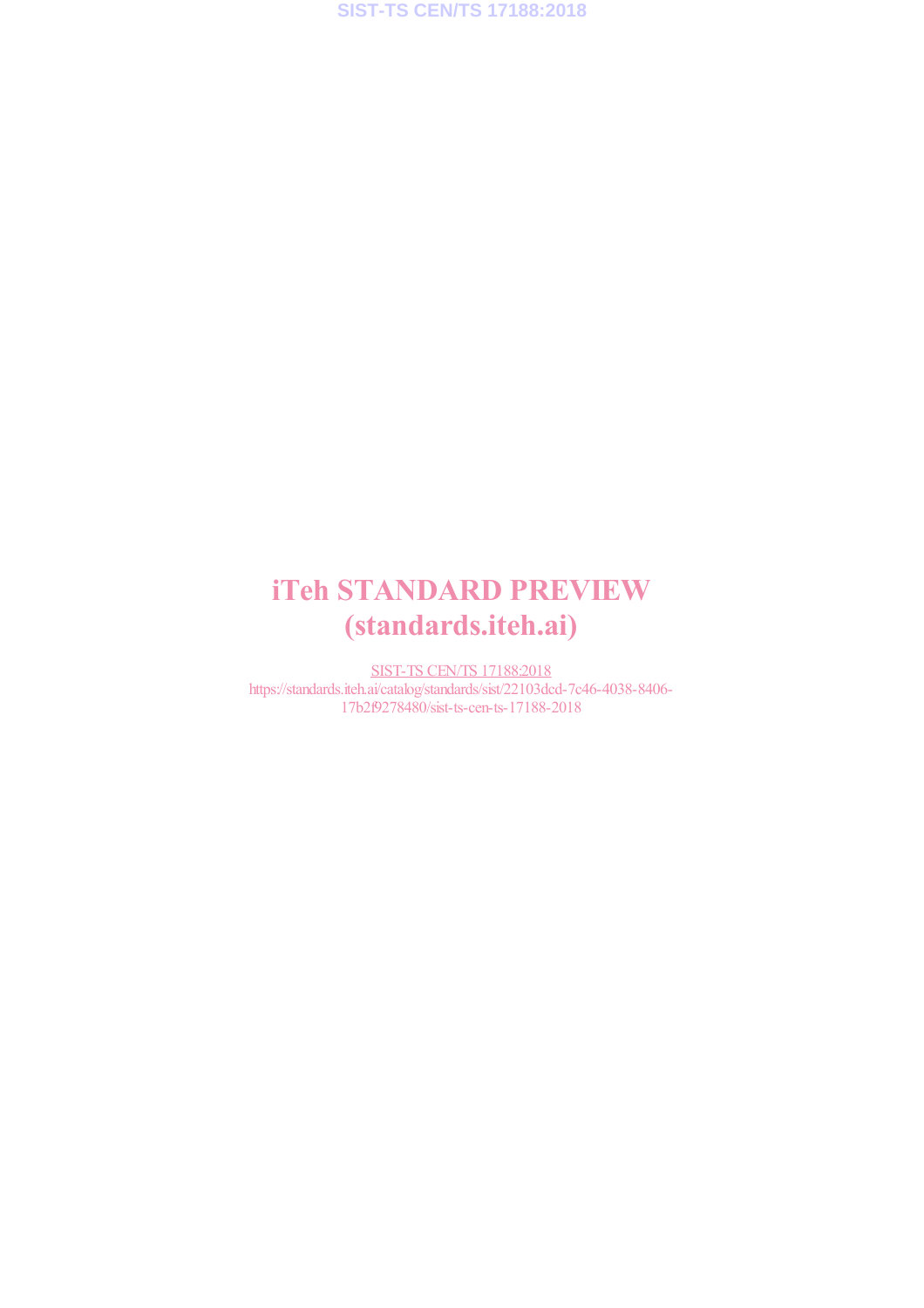#### **SIST-TS CEN/TS 17188:2018**

# TECHNICAL SPECIFICATION SPÉCIFICATION TECHNIQUE TECHNISCHE SPEZIFIKATION

## **CEN/TS 17188**

June 2018

ICS 13.030.50; 83.160.01

English Version

## Materials obtained from end of life tyres (ELT) - Sampling method for granulates and powders stored in big-bags

Matériaux obtenus à partir de pneus usagés non réutilisables (PUNR) - Méthode d'échantillonnage de granulats et de poudrettes stockés dans des big-bags  Materialien aus Altreifen (ELTs) - Probeentnahme für in Big Bags gelagerte Granulate und Mehle

This Technical Specification (CEN/TS) was approved by CEN on 2 March 2018 for provisional application.

The period of validity of this CEN/TS is limited initially to three years. After two years the members of CEN will be requested to submit their comments, particularly on the question whether the CEN/TS can be converted into a European Standard.

CEN members are required to announce the existence of this CEN/TS in the same way as for an EN and to make the CEN/TS available promptly at national level in an appropriate form. It is permissible to keep conflicting national standards in force (in parallel to the CEN/TS) until the final decision about the possible conversion of the CEN/TS into an EN is reached.

CEN members are the national standards bodies of Austria, Belgium, Bulgaria, Croatia, Cyprus, Czech Republic, Denmark, Estonia, CEN members are the national standards bodies of Austria, Belgium, Bulgaria, Croatia, Cyprus, Czech Republic, Denmark, Esto<br>Finland, Former Yugoslav Republic of Ma**cedonia, France, Germany, Greece,** Hungary, Iceland, Irela Luxembourg, Malta, Netherlands, Norway, Poland, Portugal, Romania, Serbia, Slovakia, Slovenia, Spain, Sweden, Switzerland, Turkey and United Kingdom.

SIST-TS CEN/TS 17188:2018 https://standards.iteh.ai/catalog/standards/sist/22103dcd-7c46-4038-8406- 17b2f9278480/sist-ts-cen-ts-17188-2018



EUROPEAN COMMITTEE FOR STANDARDIZATION COMITÉ EUROPÉEN DE NORMALISATION EUROPÄISCHES KOMITEE FÜR NORMUNG

**CEN-CENELEC Management Centre: Rue de la Science 23, B-1040 Brussels** 

Ref. No. CEN/TS 17188:2018 E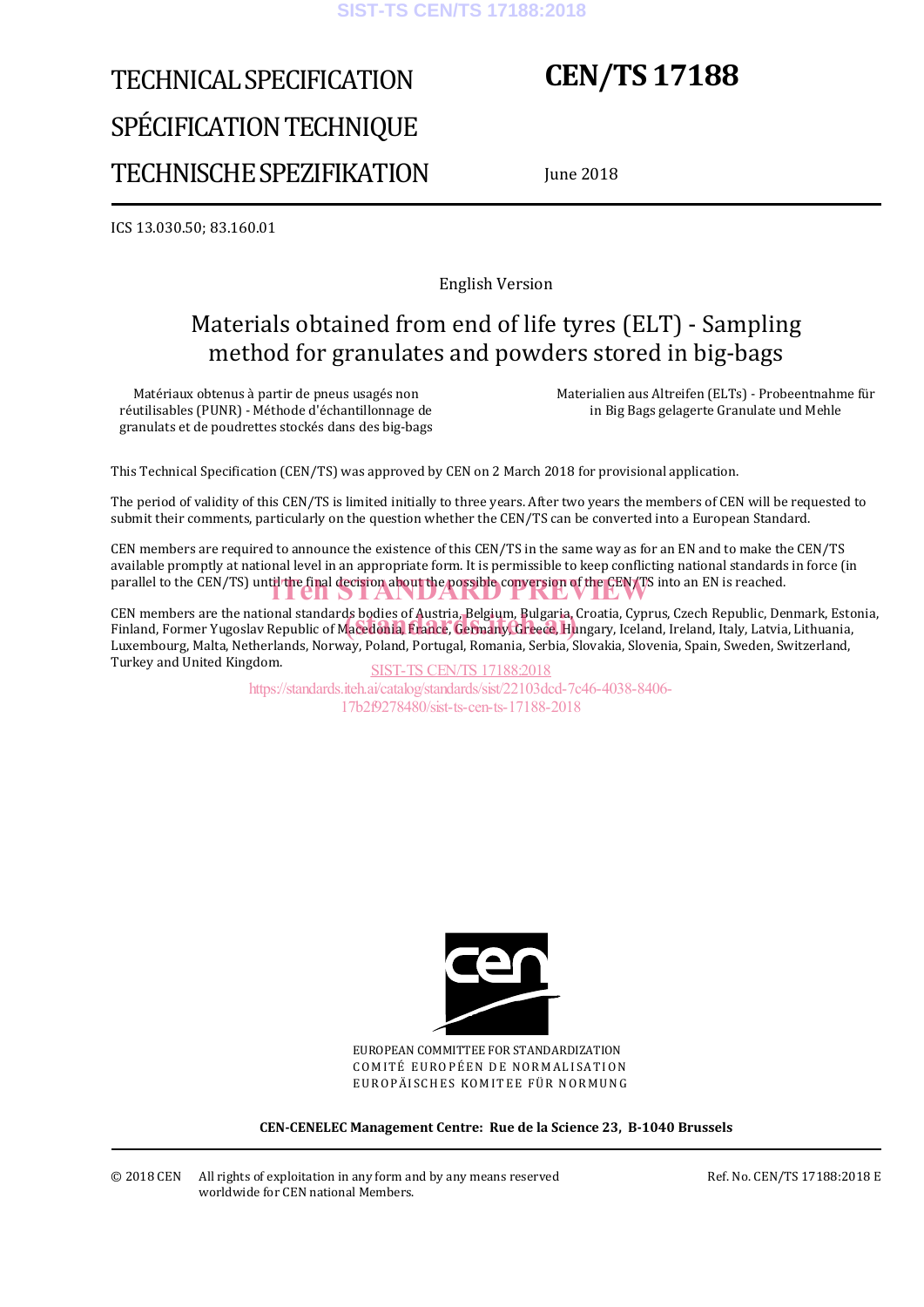#### **SIST-TS CEN/TS 17188:2018**

## CEN/TS 17188:2018 (E)

## **Contents**

## Page

| 1                      |                                                        |  |
|------------------------|--------------------------------------------------------|--|
| $\overline{2}$         |                                                        |  |
| 3                      |                                                        |  |
| $\boldsymbol{4}$       |                                                        |  |
| 5<br>5.1<br>5.2<br>5.3 |                                                        |  |
| 6                      |                                                        |  |
| $\overline{7}$         |                                                        |  |
|                        | Annex B (informative) Sample test sheet ANDARD PREVIEW |  |
|                        |                                                        |  |

SIST-TS CEN/TS 17188:2018<br>https://standards.iteh.ai/catalog/standards/sist/22103dcd-7c46-4038-8406-17b2f9278480/sist-ts-cen-ts-17188-2018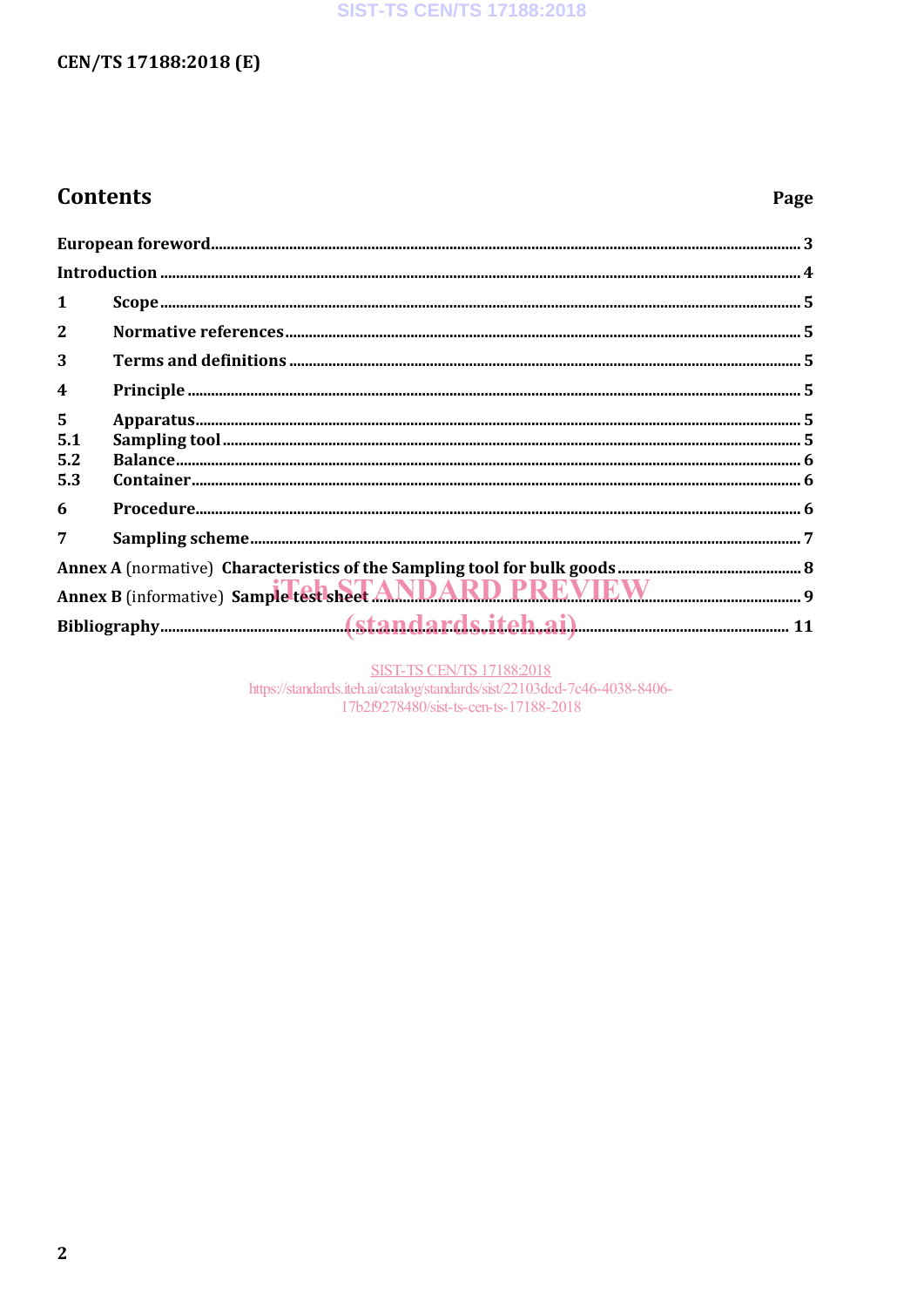## **European foreword**

This document (CEN/TS 17188:2018) has been prepared by Technical Committee CEN/TC 366 "Materials obtained from End-of-Life Tyres (ELT)", the secretariat of which is held by UNI.

Attention is drawn to the possibility that some of the elements of this document may be the subject of patent rights. CEN shall not be held responsible for identifying any or all such patent rights.

According to the CEN/CENELEC Internal Regulations, the national standards organisations of the following countries are bound to announce this Technical Specification: Austria, Belgium, Bulgaria, Croatia, Cyprus, Czech Republic, Denmark, Estonia, Finland, Former Yugoslav Republic of Macedonia, France, Germany, Greece, Hungary, Iceland, Ireland, Italy, Latvia, Lithuania, Luxembourg, Malta, Netherlands, Norway, Poland, Portugal, Romania, Serbia, Slovakia, Slovenia, Spain, Sweden, Switzerland, Turkey and the United Kingdom.

## iTeh STANDARD PREVIEW (standards.iteh.ai)

SIST-TS CEN/TS 17188:2018 https://standards.iteh.ai/catalog/standards/sist/22103dcd-7c46-4038-8406- 17b2f9278480/sist-ts-cen-ts-17188-2018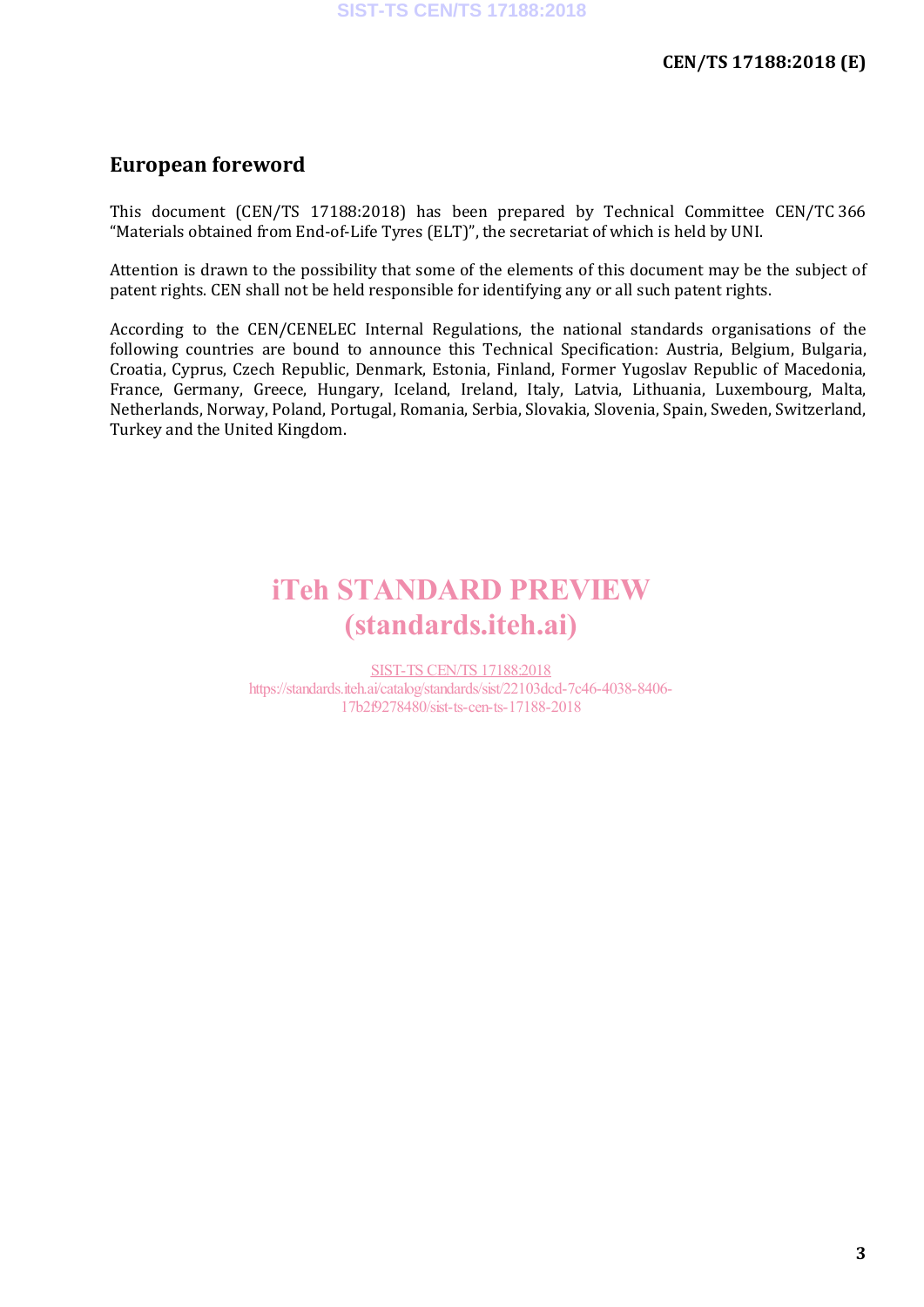#### **CEN/TS 17188:2018 (E)**

## **Introduction**

Particle size distribution and related parameters are key measurements for product characterization of size-reduced materials, such as granulates and powders derived from End-of-life Tyres (ELTs). To obtain an accurate particle size distribution, a representative sample of the material to be tested will be taken according to the principle that every particle of the sample that represents the lot will have an equal probability of being included in the sample.

Sampling criteria to assess characteristics of granulates and powders at different stages of a production process by size reduction of End-of-life tyres are given in prEN 14243-2:2017, Clause 5.

When the lot to be characterized is a big-bag, particular attention has to be given in order to obtain a representative sample(s) because of the tendency of the stored material to segregate over time with the smaller particles settling in the lower part of the big-bag.

## iTeh STANDARD PREVIEW (standards.iteh.ai)

SIST-TS CEN/TS 17188:2018 https://standards.iteh.ai/catalog/standards/sist/22103dcd-7c46-4038-8406- 17b2f9278480/sist-ts-cen-ts-17188-2018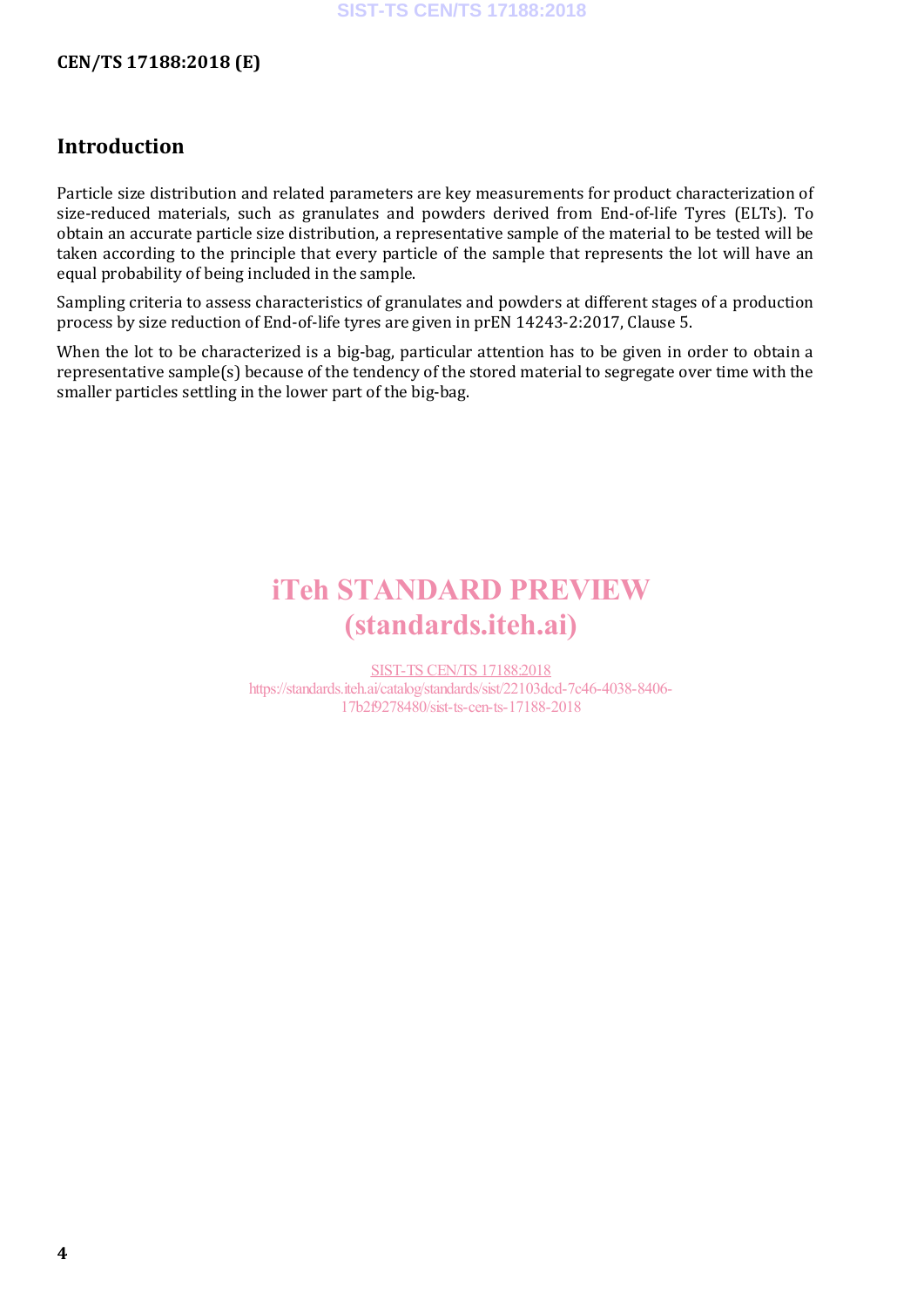## **1 Scope**

This document specifies a method for obtaining a sample of rubber granulates or powders derived from End-of-life tyres which have been stored in big-bags.

Several sample increments at different levels within the big-bag are obtained, which represent the average particle size distribution within the big-bag. From these sample increments, a representative sample is derived.

## **2 Normative references**

The following documents are referred to in the text in such a way that some or all of their content constitutes requirements of this document. For dated references, only the edition cited applies. For undated references, the latest edition of the referenced document (including any amendments) applies.

prEN 14243-1:2017, *Materials obtained from end of life tyres — Part 1: General definitions related to the methods for determining their dimension(s) and impurities*

prEN 14243-2:2017, *Materials obtained from end of life tyres — Part 2: Granulates and powders — Methods for determining their dimension(s) and impurities, including free steel and free textile content*

## **3 Terms and definitions**

For the purposes of this document, the terms and definitions given in prEN 14243-1:2017 and the following apply.

ISO and IEC maintain terminological databases for use in standardization at the following addresses:

— IEC Electropedia: available at <u>http://www.electropedia.org/</u>

https://standards.iteh.ai/catalog/standards/sist/22103dcd-7c46-4038-8406-

— ISO Online browsing platform: available at <u>http:///www.iso.org/obp</u>

#### **3.1**

#### **sampling tool**

tool used to collect (remove) a defined quantity of material from the big-bag

Note 1 to entry: An example of a sampling tool should be a lance with a point tip usually made of stainless steel containing one or more sampling chambers that may be opened and closed for point sampling of a predetermined sampling depth.

## **4 Principle**

The sample is created by mixing several increments removed with a sampling tool at least at three levels and at least at one location on each level, as specified in Clause 6.

## **5 Apparatus**

#### **5.1 Sampling tool**

Tool used to remove the same quantity of material, greater than or equal to 150 g, from different heights within a big-bag. It shall be shaped to allow the operator to reach different heights by simply pressing on the tool and introducing it into the big-bag. Its opening shall be wider than three times the size of the largest element expected. The tool should be preferably used by piercing through the fabric. Upon removal, the bag may be sealed with tape. The tool shall be closed to prevent contamination.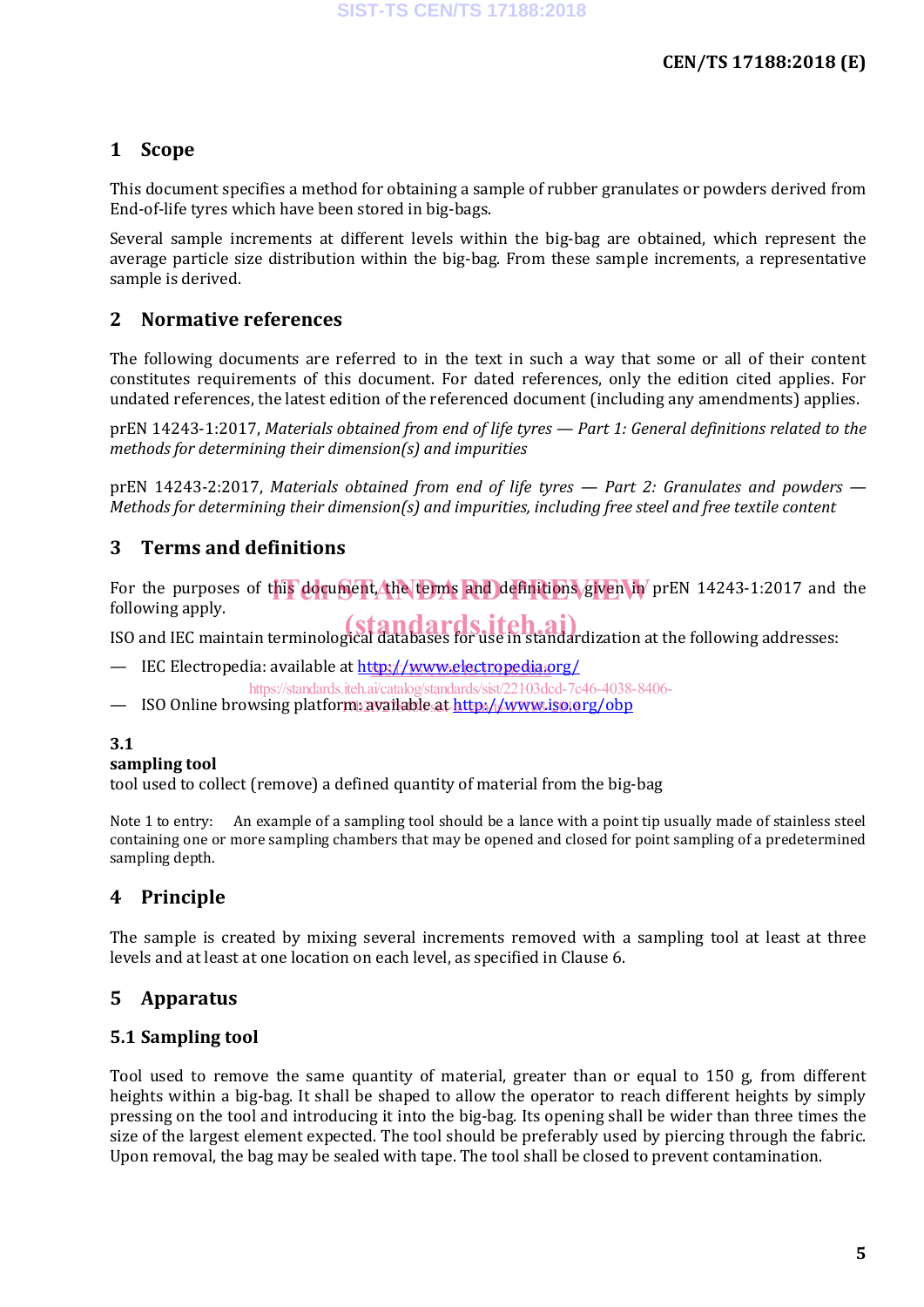### **CEN/TS 17188:2018 (E)**

#### **5.2 Balance**

The scales shall be accurate to  $\pm$  0,1 g.

#### **5.3 Container**

The containers are used to recover the increments. The container shall be large enough to hold all three increments to make the combined sample and to allow for mixing the combined sample to make it homogeneous.

#### **6 Procedure**

a) Take the increments from different heights:

the mass of the combined sample shall be greater than or equal to 450 g. At least three increments shall be taken at different heights, as specified in Clause 4. Two options are available:

- 1) Scheme 1: according to the indications of Figure 1) samples can be taken at the following points:
	- P1 and/or P4: at the top (approximately 1/4 from the surface);
	- P2 and/or P5: in the middle;
	- P3 and/or P6: at the bottom of the big-bag (approximately 1/4 from the bottom).



**Key**

A front

B back

#### **Figure 1 — Position of increments for portions**

2) Scheme 2: if an appropriate tool is available (see Annex A), it is also possible to take samples from the centre axis of big-bag (see Figure 2) then three increments shall be taken at different heights (see Figure 2).